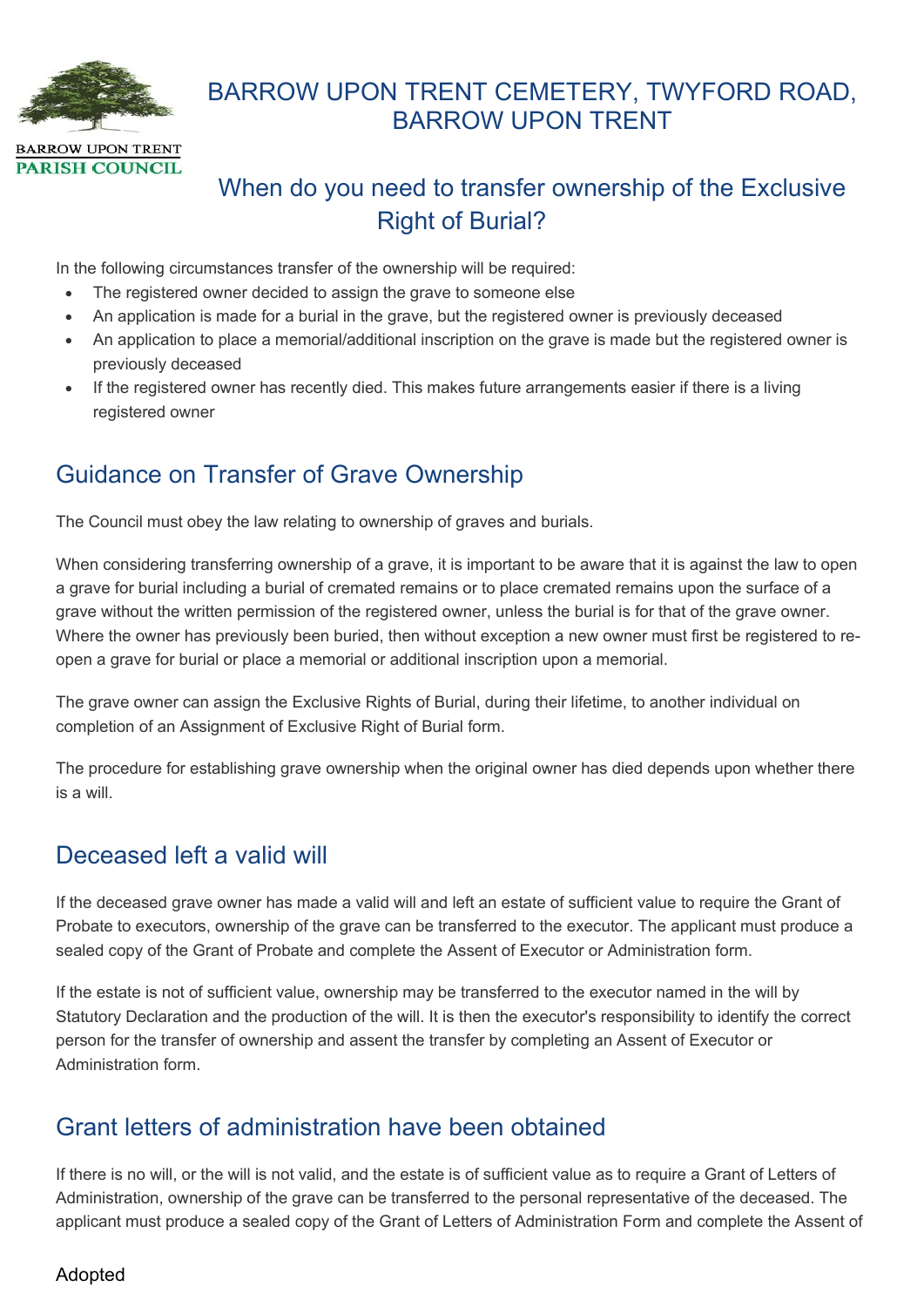Executor or Administration form. It is then the applicant's responsibility to identify the correct person for transfer of ownership and assent the transfer by completing an Assent of Executor or Administration form.

# Family disputes

Where a family dispute results in a stalemate and relevant consents are withheld, the ownership cannot be transferred. The various next of kin reaching an agreement between them, possibly through the agency of solicitors, can only resolve this.

## Deceased dies in intestate

If there are no Executors, or Letters of Administration have not been granted, the rules of intestacy apply as laid down in the Administration of Estate Act 1925.

The applicant for transfer of ownership should complete a Statutory Declaration. Statutory Declarations are legal documents produced by this office and must be signed in the presence of a Magistrate or Commissioner for Oaths.

The Statutory Declaration should clearly set out the facts regarding the original purchase of the Exclusive Rights of Burial, the death of the registered owner, intestate or otherwise and the relationship of the applicant to the registered owner. The original Deed of Grant and a certified copy of the owner's death certificate should accompany the Statutory Declaration.

Where the Deed has been lost, suitable wording should be incorporated within the declaration to that effect. It is essential that the written agreement of all the next of kin of the deceased owner must also be obtained for the "transfer of ownership" and attached to the Statutory Declaration. The following are examples of many of the possible circumstances:

| Deceased owner survived by                                     | Application made by | <b>Consents needed</b>                                          |
|----------------------------------------------------------------|---------------------|-----------------------------------------------------------------|
| Spouse                                                         | Spouse              | None -<br>Transferred to spouse                                 |
| Spouse                                                         | Son or daughter     | Transferred to spouse -<br>then can be assigned to Son/Daughter |
| No spouse<br>but four children                                 | Son                 | All children - irrespective of legitimacy                       |
| No spouse or<br>children -<br>but three brothers<br>or sisters | <b>Brother</b>      | Both other brother / sisters                                    |

## Please complete the form that fits your circumstances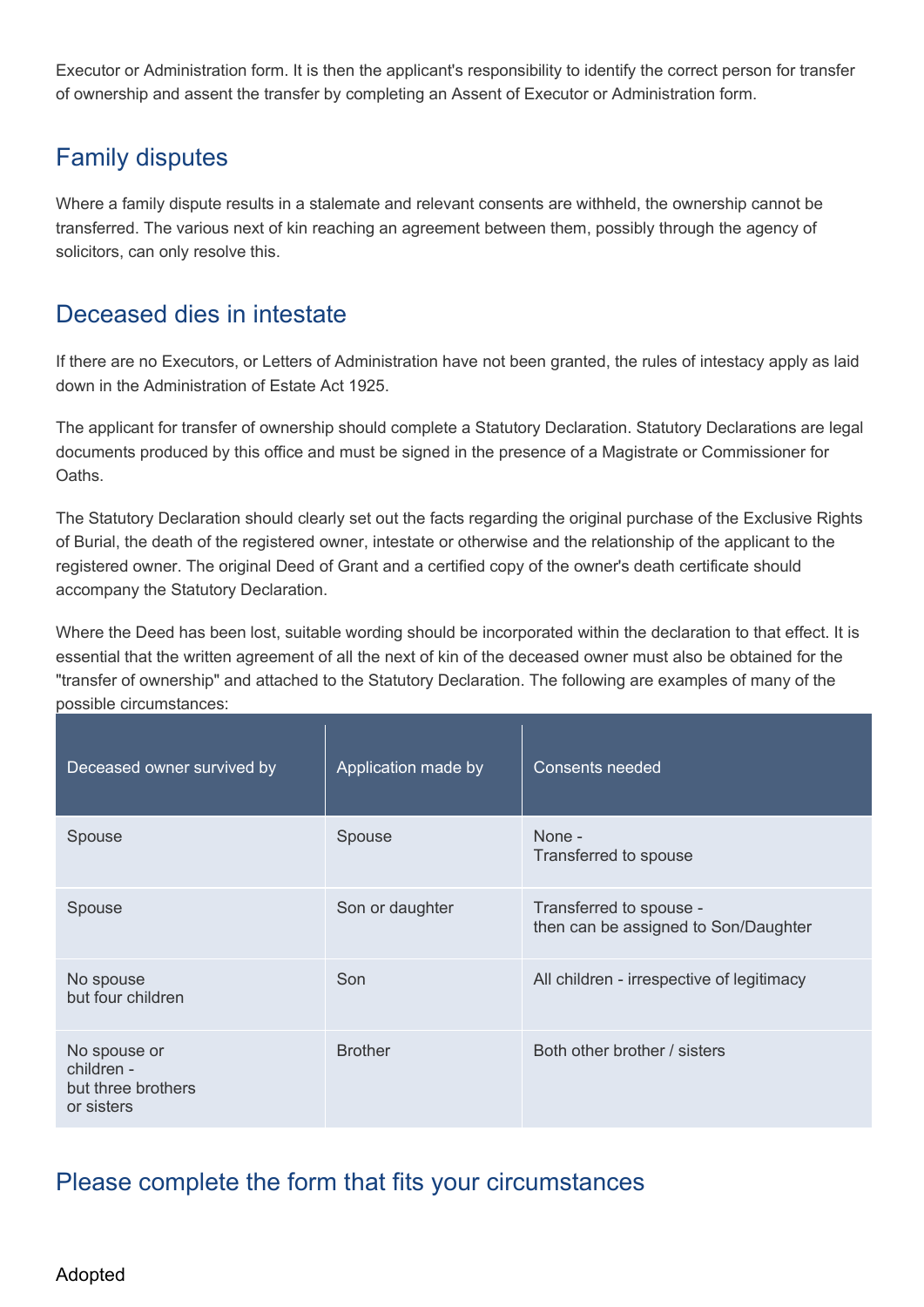# ASSIGNMENT OF EXCLUSIVE RIGHT OF BURIAL FORM

To be used to transfer exclusive right of burial when there is a living owner to a new owner

| I (print title and own name)                                                                                                                                                                                                                                  |                        |                                     |  |
|---------------------------------------------------------------------------------------------------------------------------------------------------------------------------------------------------------------------------------------------------------------|------------------------|-------------------------------------|--|
| Of (full address and postcode)                                                                                                                                                                                                                                |                        |                                     |  |
| Do hereby assign unto the said<br>(print title and full name of the<br>person to transfer the ownership<br>rights i.e new owner of burial<br>rights)                                                                                                          |                        |                                     |  |
| The exclusive right of burial of<br>(deceased information)                                                                                                                                                                                                    | <b>Grave Reference</b> | <b>Full Name</b>                    |  |
| Hereby transfer all of my estate and title, interest therein, including the right of placing a memorial<br>thereon of the nature and in the position approved by Barrow upon Trent Parish Council to hold the same<br>unto the said (end of date of grant) of |                        |                                     |  |
| End date of grant of burial                                                                                                                                                                                                                                   |                        | End date of licence<br>for memorial |  |
| Subject to the conditions on which I held the same immediately before the execution hereof                                                                                                                                                                    |                        |                                     |  |
| Witness my Hand this date                                                                                                                                                                                                                                     |                        | Signature<br>(present owner)        |  |
| <b>Witness</b><br>(print full name)                                                                                                                                                                                                                           |                        | <b>Witness</b><br>(signature)       |  |
| <b>Witness</b><br>(full address and postcode                                                                                                                                                                                                                  |                        |                                     |  |
| Signature<br>(new registered owner)                                                                                                                                                                                                                           |                        |                                     |  |
| <b>Witness</b><br>(print full name)                                                                                                                                                                                                                           |                        | <b>Witness</b><br>(signature)       |  |
| <b>Witness</b><br>(full address and postcode                                                                                                                                                                                                                  |                        |                                     |  |

Please send this completed form to: Alison Hicklin The Clerk Barrow upon Trent Parish Council Field House Farm Snelsmoor Lane, Chellaston Derby DE73 6TQ

Please contact the clerk for any assistance in completing this form.

Transfer of ownership of burial rights must be completed prior to any requests for burial, memorial or licence renewal of a memorial

Adopted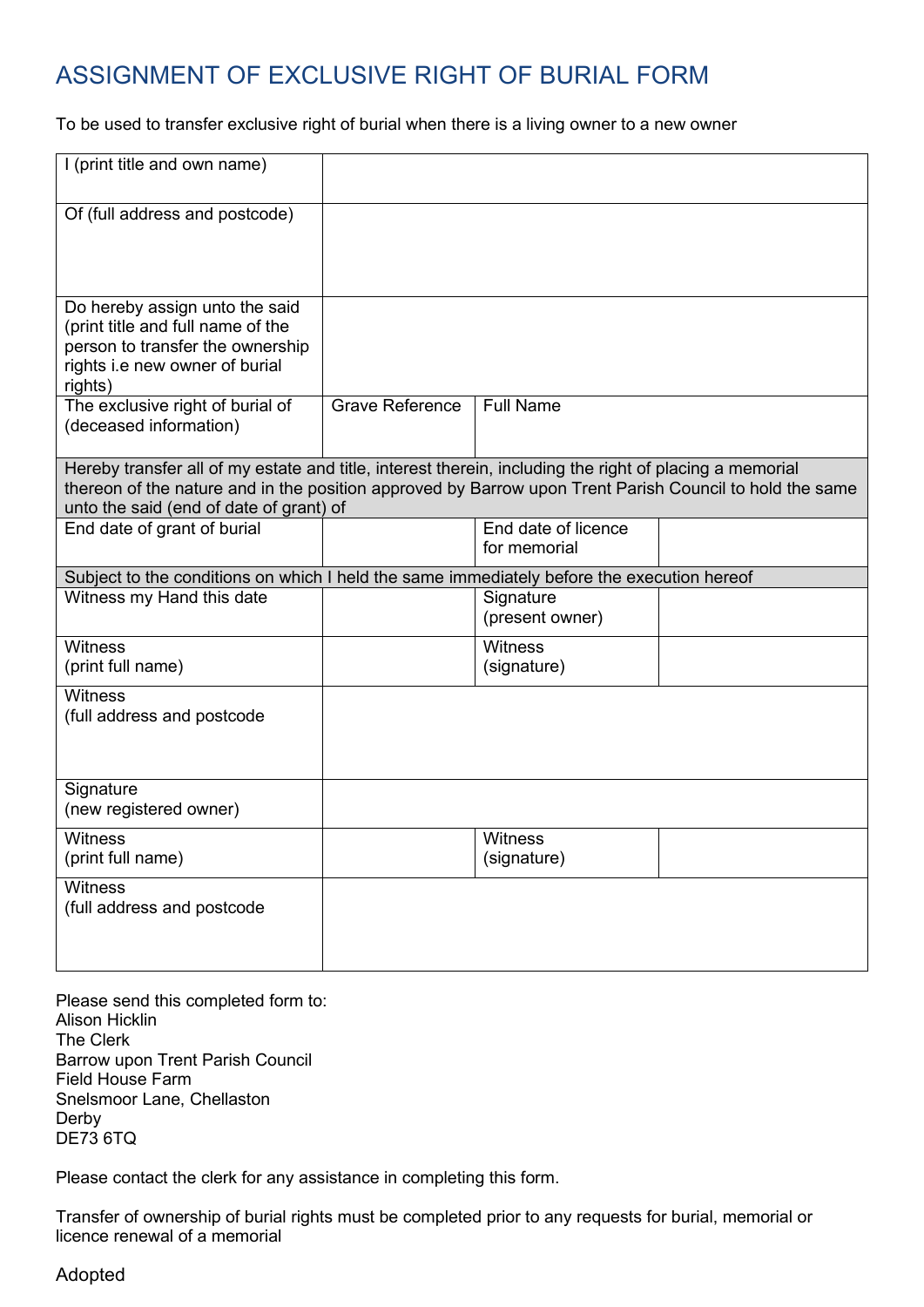# ASSENT OF EXECUTOR OR ADMINISTRATOR FORM

To be used to transfer exclusive right of burial when the owner is deceased

| I (print title and full name of 1 <sup>st</sup><br>executor)                                                                                                                                                          |       |                                                                   |  |
|-----------------------------------------------------------------------------------------------------------------------------------------------------------------------------------------------------------------------|-------|-------------------------------------------------------------------|--|
| Of (full address and postcode)                                                                                                                                                                                        |       |                                                                   |  |
| Telephone number                                                                                                                                                                                                      | Email |                                                                   |  |
| I (print title and full name of 2 <sup>nd</sup><br>executor) if applicable                                                                                                                                            |       |                                                                   |  |
| Of (full address and postcode)                                                                                                                                                                                        |       |                                                                   |  |
| Telephone number                                                                                                                                                                                                      | Email |                                                                   |  |
| Being the (a) executor of the will<br>of (title and full name of<br>deceased)                                                                                                                                         |       |                                                                   |  |
| Proved in probate registry<br>(location of probate office)                                                                                                                                                            |       | On the (date)                                                     |  |
| OR Being the (b) the<br>administrator of the Estate of (title<br>and full name of deceased)                                                                                                                           |       |                                                                   |  |
| Under the letters of<br>Administration granted by the<br>registry (location of the probate<br>office)                                                                                                                 |       | On the (date)                                                     |  |
| Do hereby Assent to the transfer<br>to (title and full name of new<br>owner)                                                                                                                                          |       |                                                                   |  |
| Of (full address and postcode of<br>new owner)                                                                                                                                                                        |       |                                                                   |  |
| Email (of new owner)                                                                                                                                                                                                  |       |                                                                   |  |
| Signature (of new owner of burial<br>rights)                                                                                                                                                                          |       |                                                                   |  |
| The exclusive ownership of right<br>of burial in grave number                                                                                                                                                         |       | At Barrow upon Trent Cemetery, Twyford Road,<br>Barrow upon Trent |  |
| Which was granted to the deceased by Barrow upon Trent Parish Council which will now be subject to the<br>conditions on which were held the same immediately before the execution hereof<br>Witness my Hand this date |       |                                                                   |  |
|                                                                                                                                                                                                                       |       |                                                                   |  |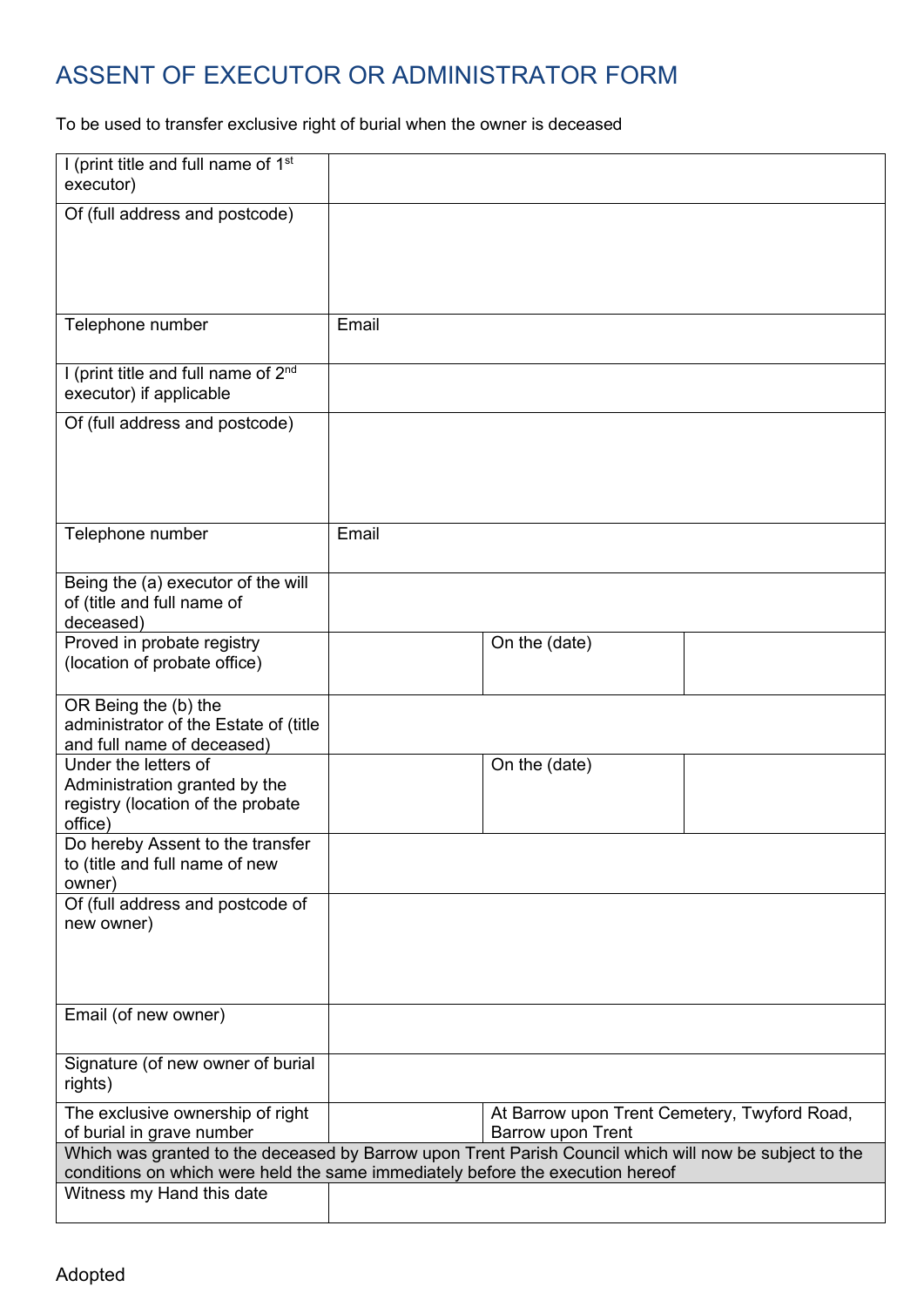| Signature of 1 <sup>st</sup> Executor                    |                                                       |
|----------------------------------------------------------|-------------------------------------------------------|
| Signature of 2 <sup>nd</sup> executor (if<br>applicable) |                                                       |
| Witness of 1 <sup>st</sup> Executor<br>(print full name) | Witness of 1 <sup>st</sup><br>Executor<br>(signature) |
| <b>Witness</b><br>(full address and postcode             |                                                       |
| Signature<br>(new registered owner)                      |                                                       |
| Witness of 2 <sup>nd</sup> Executor<br>(print full name) | Witness of 2 <sup>nd</sup><br>Executor<br>(signature) |
| <b>Witness</b><br>(full address and postcode             |                                                       |

Please send this completed form to: Alison Hicklin The Clerk Barrow upon Trent Parish Council Field House Farm Snelsmoor Lane, Chellaston Derby DE73 6TQ

Please contact the clerk for any assistance in completing this form.

**Transfer of ownership of burial rights must be completed prior to any requests for burial, memorial or licence renewal of a memorial**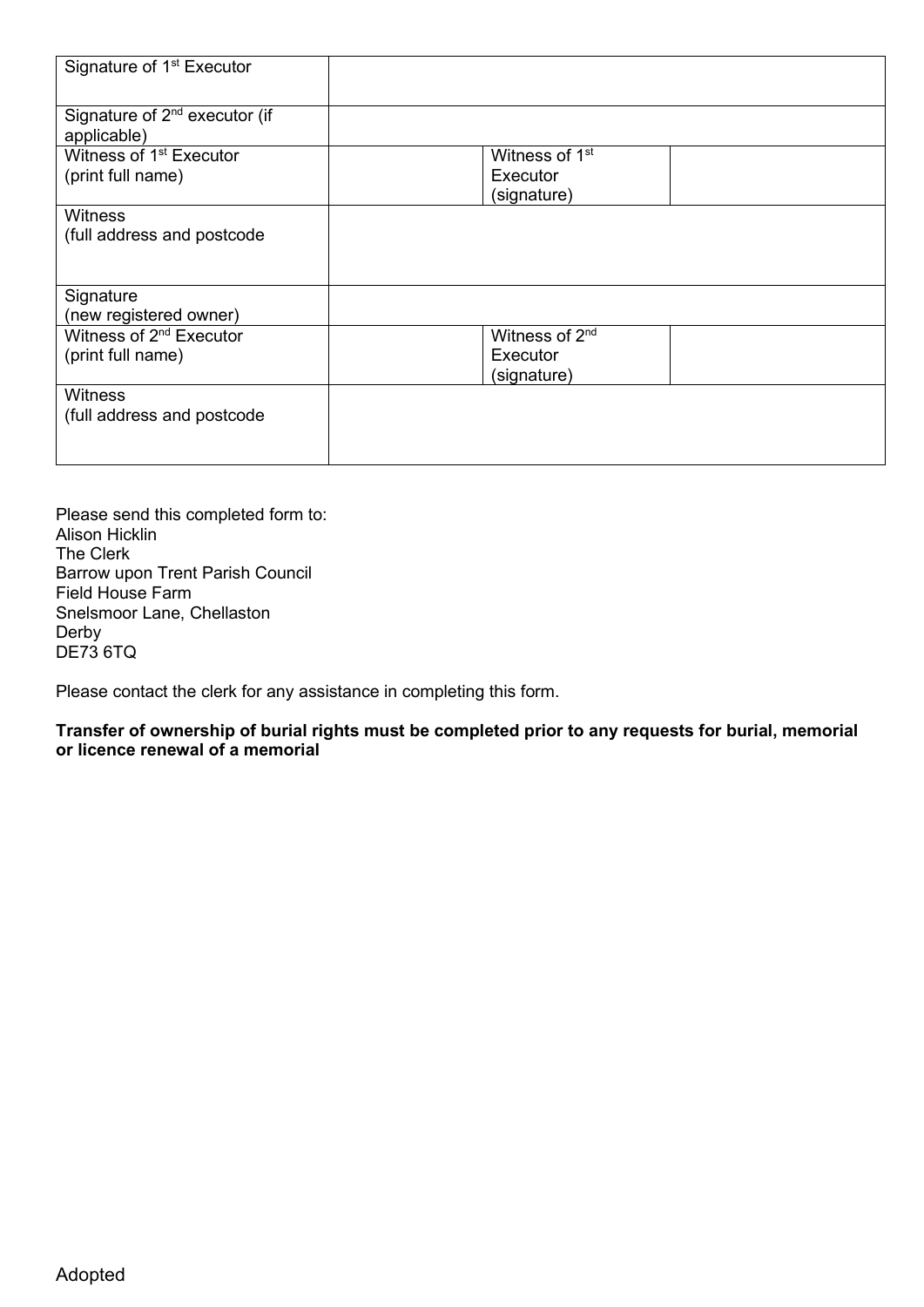# GRAVE RENUNCIATION FORM

To be used to surrender any interest in a grave and memorial any person may have e.g. when only one child of the deceased is taking over the exclusive rights of burial and memorial licence responsibilities. This form must be signed by his / her siblings.

This form should be attached to the statutory declaration before the declaration is made and reference to this form should be made within the declaration – please obtain legal advice on completing a statutory declaration.

| Title and full name(s) of new<br>registered owner(s)                                                                                                                                                                                            |  |          |                     |  |
|-------------------------------------------------------------------------------------------------------------------------------------------------------------------------------------------------------------------------------------------------|--|----------|---------------------|--|
| Full address and postcode(s)                                                                                                                                                                                                                    |  |          |                     |  |
| Telephone number(s)                                                                                                                                                                                                                             |  | Email(s) |                     |  |
|                                                                                                                                                                                                                                                 |  |          |                     |  |
| I $\Box$ we $\Box$ the undersigned hereby renounce all my $\Box$ our $\Box$ interest in the Right of Burial and memorial<br>licence described in the register as Grave Number: _________Deceased Name__________________________                 |  |          |                     |  |
| In Barrow upon Trent Parish Council Cemetery, Twyford Road, Barrow upon Trent, Derby and desire that<br>the said right of burial and remaining memorial licence shall be vested to the sibling(s) as listed above, as<br>new registered owners. |  |          |                     |  |
| Signature                                                                                                                                                                                                                                       |  |          | Witness signature   |  |
| Title and full name                                                                                                                                                                                                                             |  |          | Title and full name |  |
| <b>Address</b>                                                                                                                                                                                                                                  |  |          | <b>Address</b>      |  |
| Postcode                                                                                                                                                                                                                                        |  |          | Postcode            |  |
| Signature                                                                                                                                                                                                                                       |  |          | Witness signature   |  |
| Title and full name                                                                                                                                                                                                                             |  |          | Title and full name |  |
| <b>Address</b>                                                                                                                                                                                                                                  |  |          | <b>Address</b>      |  |
| Postcode                                                                                                                                                                                                                                        |  |          | Postcode            |  |
|                                                                                                                                                                                                                                                 |  |          |                     |  |

Further siblings can sign and witness overleaf